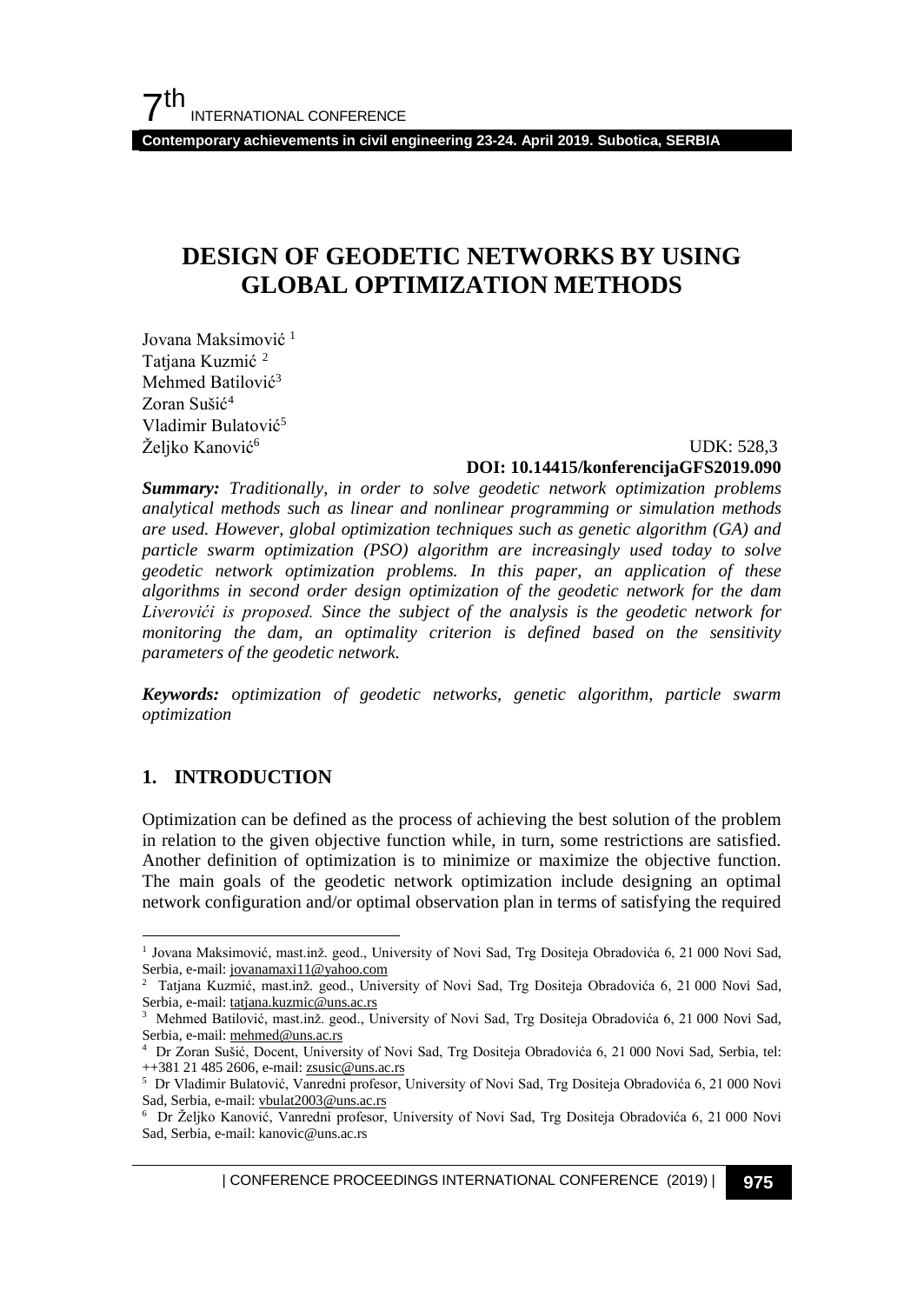# $\overline{\phantom{a}}$ . МЕЂУНАРОДНА КОНФЕРЕНЦИЈА

#### **Савремена достигнућа у грађевинарству 23-24. април 2019. Суботица, СРБИЈА**

network quality criteria. Different design criteria that represent the quality of the geodetic network can be used as objective functions [1]. In general, the quality of the geodetic network can be measured by precision and reliability.

Numerous intelligent optimization algorithms, such as neural network algorithms, *Genetic Algorithms* (GA), and *Particle Swarm Optimization* (PSO) algorithms, have attracted increasing attention due to the rapid development of computer technology over the past several years. PSO is a new evolutionary technique inspired by the simulation of social behavior [2], [3]. Due to global search capabilities, small number of adjustable parameters and high-speed calculation, the PSO algorithm has attracted considerable attention [4].

The paper analyzes the possibility of applying global optimization techniques in the process of optimizing the second order design of the geodetic network for the monitoring of the dam Liverovići.

## **2. NETWORK QUALITY CRITERIA**

The success of the optimization is defined by the criteria of qualities of geodetic networks, which include the criteria of precision, homogeneity, isotropy, reliability, sensitivity and economy. The first three criteria usually appear integrated as accuracy, which represent statistical quality. First of all, they provide information about the presence and impact of random measurement errors. They can be divided into global, which relate to the quality of the network as an entirety, and local, which relate to particular points of the network [5].

The theory of reliability of geodetic networks refers to the possibility of identifying outliers using statistical tests, as well as determining their impact on the estimates of the required values if the outliers remain undetected. Reliability measures are based on the Gauss-Markov model and the corresponding assumptions which apply when it comes to the characteristics of the observation schedule. According to [6], the reliability analysis refers to the internal and external reliability of the geodetic network. Internal reliability represents the power or ability to control the measurement results in the adjustment process, ie. study the possibility of eliminating outliers from the results of the measured values in order to ensure their quality. External reliability deals with the consequences of undetected outliers. The criteria for internal and external reliability can be global, which serve to determine the impact of outliers on the whole network or parts of it, or local ones, which reveal outliers in individual observations. In both cases, the design of the network has a crucial role.

The sensitivity criteria for geodetic networks relate to the size of the deformations that can be identified for a particular geodetic network design and the planned measurement accuracy [5]. Sensitivity analysis is necessary to establish a measure for the quality of the monitoring network [7], [8]. From a separate adjustment, one obtains the parameter estimates  $\hat{\mathbf{x}}_1$  and  $\hat{\mathbf{x}}_2$  and their cofactor matrices,  $\mathbf{Q}_{\hat{\mathbf{x}}_1}$  and  $\mathbf{Q}_{\hat{\mathbf{x}}_2}$ .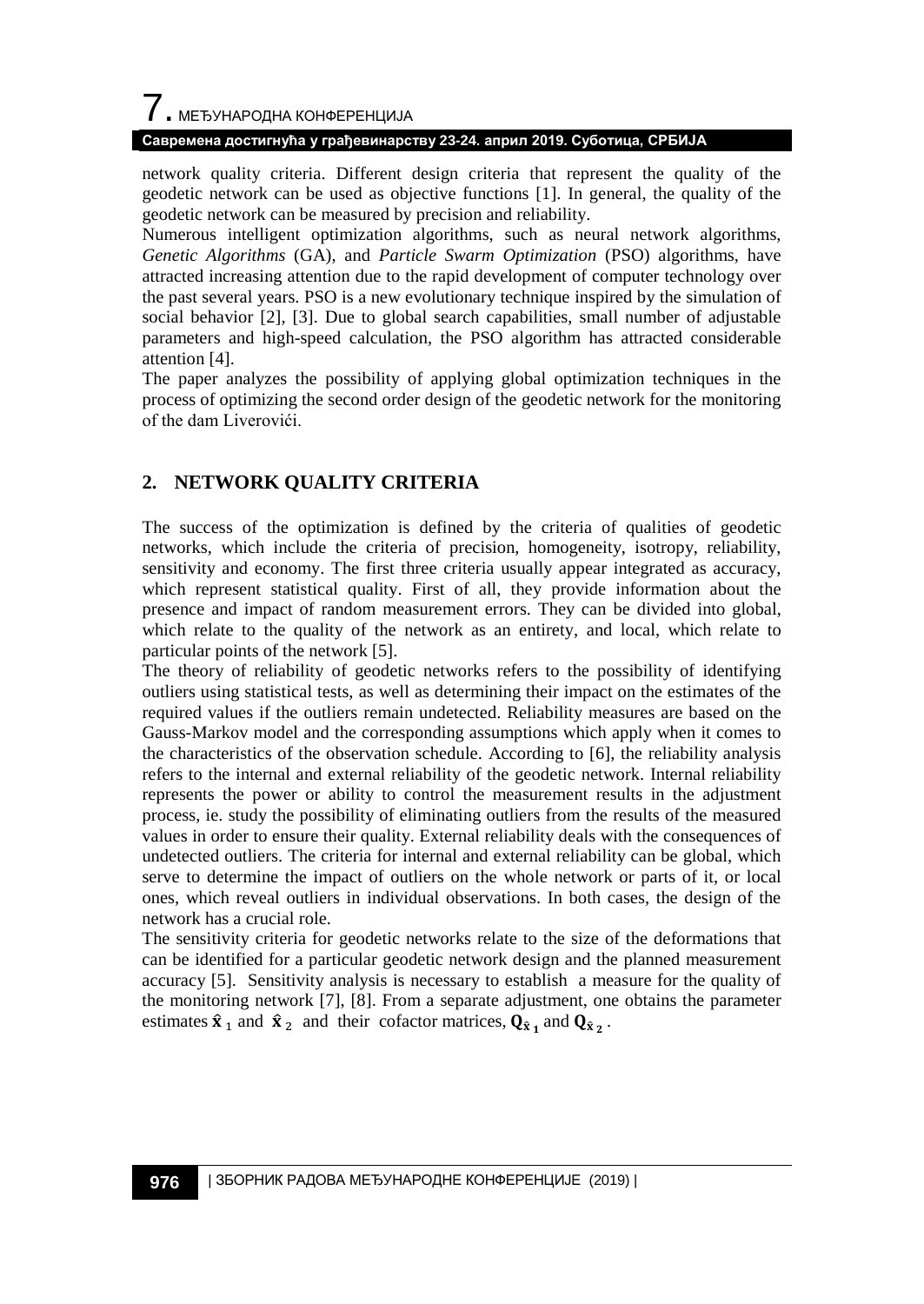#### **Contemporary achievements in civil engineering 23-24. April 2019. Subotica, SERBIA**

The global congruence test of the null hypothesis:

$$
H_0: E(\mathbf{d}) = 0 \tag{1}
$$

is given by the test statistics [7]:

$$
T_{|H_0} = \frac{\mathbf{d}^T \mathbf{Q}_d^{\dagger} \mathbf{d}}{h \hat{\sigma}_0^2} |_{H_0} \sim F_{h,f}
$$
 (2)

where **d** =  $\hat{\mathbf{x}}_1 - \hat{\mathbf{x}}_2$  represents the displacement vector,  $Q_d = Q_{\hat{x}_1} + Q_{\hat{x}_2}$  is the cofactor displacement matrix,  $f = f_1 + f_2$  the unified number of degrees of freedom and h=rank( $Q_d$ ). If H<sub>0</sub> holds, T follows the central F-distribution. For an alternative hypothesis:

$$
H_0: E(\mathbf{d}) \neq 0 \tag{3}
$$

the statistics T is distributed according to the non-central F-distribution with the noncentrality parameter:

$$
\lambda = \frac{\mathbf{d}^{\mathrm{T}} \mathbf{Q}_{\mathbf{d}}^{\dagger} \mathbf{d}}{\sigma_0^2} \tag{4}
$$

Now the test power is defined as the probability  $1 - \beta$  which will lead d to the rejection of H0 at a level of significance α. If a 1-dimensional test is performed and the size is chosen as  $\alpha = 0.05$  and the test power  $1 - \beta = 0.80$ , f=2, a value of non- centrality parameter in  $\chi^2$ (f) is  $\lambda_0$ =32 [8]. If the non-centrality parameter  $\lambda$  should be equal to the theoretical value  $\lambda_0 = f(h, \alpha_0, \beta_0)$  in the previous term [6], then one can write:

$$
\mathbf{d}^{\mathrm{T}}\mathbf{Q}_{\mathbf{d}}^{+}\mathbf{d} = \sigma_0^2 \lambda_0 \tag{5}
$$

Thenceforth the displacement vector can be expressed as:

$$
\mathbf{d} = \mathbf{a}\mathbf{g} \tag{6}
$$

where a is a scalar to be determined and **g** is the form vector, i.e. the relative magnitude of movements which is known. If expression in Eq. (6) is substituted in Eq. (5), the minimum value of the displacement which can be detected in the direction of a given vector **g** can be obtained [9]:

$$
a_{\min} = \sigma_0 \sqrt{\frac{\lambda}{g^T Q_d^+ g}}
$$
 (7)

Further, based on expression in Eq. (6) one can determine the minimum deformation which can be detected in the direction of a given vector **g**:

$$
\mathbf{d}_{\min} = a_{\min} \mathbf{g} \tag{8}
$$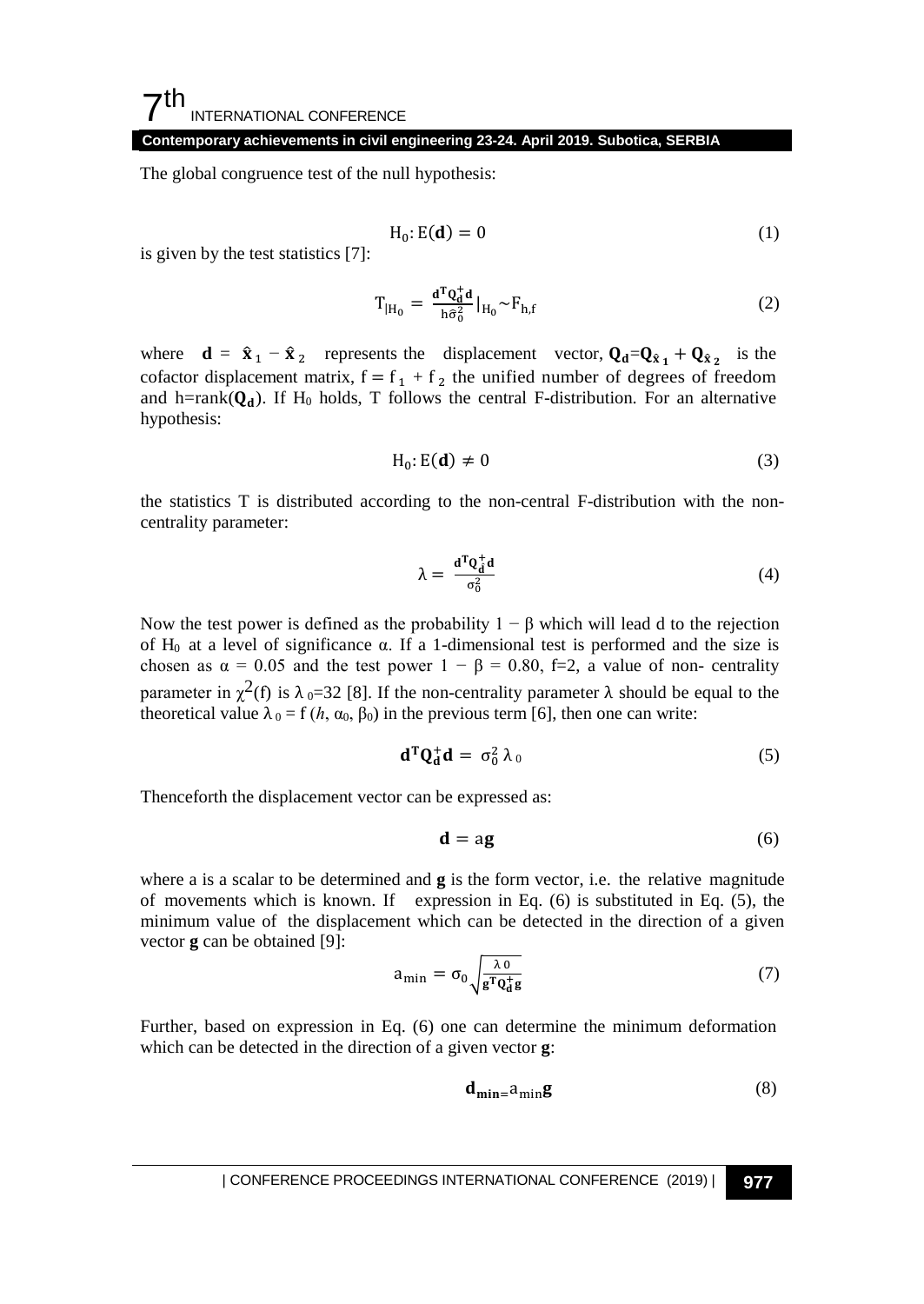**Савремена достигнућа у грађевинарству 23-24. април 2019. Суботица, СРБИЈА**

It is very important to determine the directions in which one will obtain the weakest estimate of unknown parameters. These directions are actually the directions of the largest axis of the confidence ellipsoid (ellipse) [9].

## **3. OPTIMIZATION OF GEODETIC NETWORKS**

Optimization is a scientific discipline whose purpose is to determine the "best" solutions for certain mathematically defined problems, which often represent a physical reality. Optimization of geodetic networks gives answers to the questions: where are the optimal position of the points in the network, how to measure the geodetic network in order to achieve the results of the required quality, how to design and materialize the geodetic network with the lowest possible costs, and similarly. It is most often classified in different orders, in relation to the constant, that is, the free parameters of the functional and stochastic model of indirect adjustment by the least squares method [5]: *Zero-Order Design* (ZOD) is the selection of the optimal coordinate system for the geodetic network parameters;

- *First-Order Design* (FOD) leads to the solution of the optimal design of the geodetic network, where the problem is reduced to determining the optimal positions of the points of the network, as well as the optimal plan of observation;
- *Second-Order Design* (SOD) provides solutions of optimal weights or accuracy of planned measurements;
- *Third-Order Design* (THOD) enables the optimum improvement of existing networks in terms of design and accuracy. This is most commonly related to increase the density of the network with additional observations or points in parts of the network where the accuracy or reliability is poor [5], [10].

In practice, two methods of designing geodetic networks are most often applied: Method of trial and error and analytical method. In the first procedure, the objective function is calculated using the proposed solution. If it does not satisfy the objective function, the solution changes slightly and the objective function is recalculated. This process is repeated until the request is completed [11]. On the other hand, the analytical approach uses a mathematical algorithm and designs the network so that the quality requirements is satisfied at the same time, and the network is optimal from the mathematical point of view. Over the past few decades, thanks to computer support, many global optimization methods such as genetic algorithms have been developed. This method does not require neither the linearization of an objective function nor a difference in the solution process, which makes it very attractive to solve the optimization problem.

## **4. GLOBAL OPTIMIZATION METHODS**

The *Genetic Algorithm* (GA) represents an evolutionary optimization technique inspired by Darwin's theory of the natural evolution of species. It first appeared in the '70s of the previous century on the proposal of John Holland [12], and over the years it has been modified and improved by numerous researchers. As in the theory of evolution, the candidate population for solutions to the optimization problem obtained by applying this algorithm evolves towards better solutions. GA investigates the space unconditionally,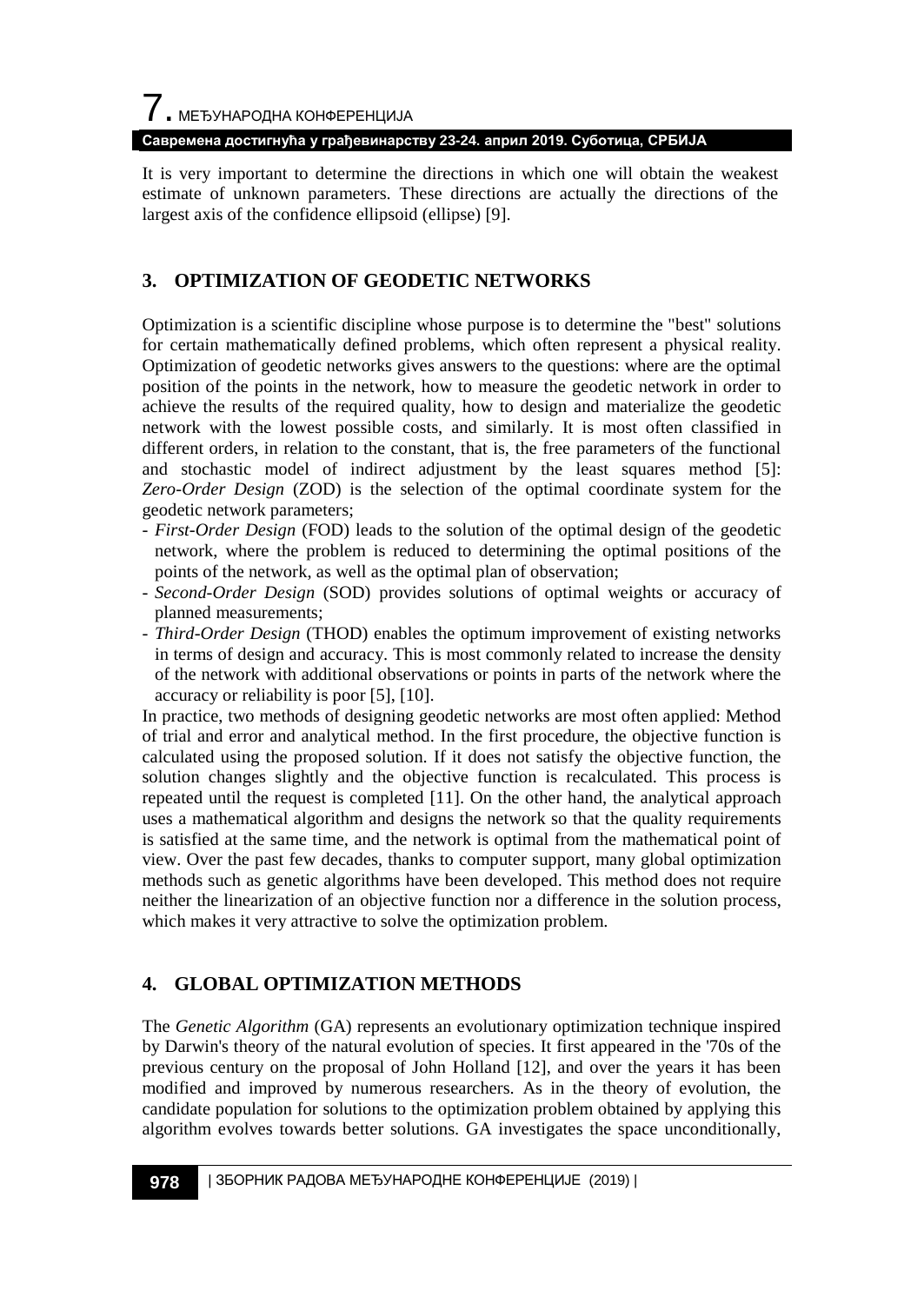## $7<sup>th</sup>$ INTERNATIONAL CONFERENCE

#### **Contemporary achievements in civil engineering 23-24. April 2019. Subotica, SERBIA**

serching for a better solution, where the only condition is the objective function with the defined relationship between the parameters that are evaluated by this function. Traditional genetic algorithms are represented by a series of fixed-length bits. Each position in a series expresses a particular characteristic of the individual, and each gene represents a structurally independent entity. Two approaches have been developed to solve a specific problem: adapting the problem to a genetic algorithm or adapting the genetic algorithm to the specificities of the problem.

A computer process that imitates a process of evolution in nature and applies it to abstract individuals is called a *Simple Genetic Algorithm* (SGA). Each evolutionary program reflects the population of individuals in a particular generation, while each individual represents a potential solution to the problem being processed. Each individual is represented by the same data structure (number, string, matrix, tree, etc.) [13]. Performance and the structure of simple genetic algorithms is reduced to copying and replacing parts of chromosomes by means of reproduction operations: crossover and mutations. Crossing and mutations in genetic algorithms are genetic operators, and the process of allocating the most capable individuals within each generation is called selection. The second category includes *Adaptive Genetic Algorithm* (AGA) representing a GA group whose parameters, such as the size of the population, and the probability of crossing and mutation, are variable during the implementation process [14]. In order to change the probability of crossing and mutations in a timely manner, it is necessary in some way to determine the current state of the GA population, that is, to determine whether it converges to an optimum. The simplest case can be implemented by changing the rate of mutation in line with changes in the population. If it is noticed that for a long period of time the population does not improve, the rate of mutation increases. Genetic algorithms have over the course of time found enormous application in various areas of optimization, and so optimization of geodetic networks is no exception. The best results of this method have been shown when it comes to first and second order design, that is, when it is necessary to define the optimal locations of the network points, the plan of observation and their optimal weight.

PSO is a stochastic optimization technique based on the population and inspired by the social behavior of a bird flock or school of fish [15]. Implicit rules adhered to by members of the bird flock and fish school allow their synchronized movement without collision and with excellent choreography. When the swarm searches for food, its individuals will spread around the environment and move on their own. Every individual has a degree of freedom or coincidence in its movements, which allows it to find concentrated sources of food. In the end, one individual will find something digestible and publish it to its neighbors. Other individuals can then access the food source. It is precisely this social exchange of information among individuals that provides an evolutionary advantage that served as a basic idea of the development of the PSO algorithm [16].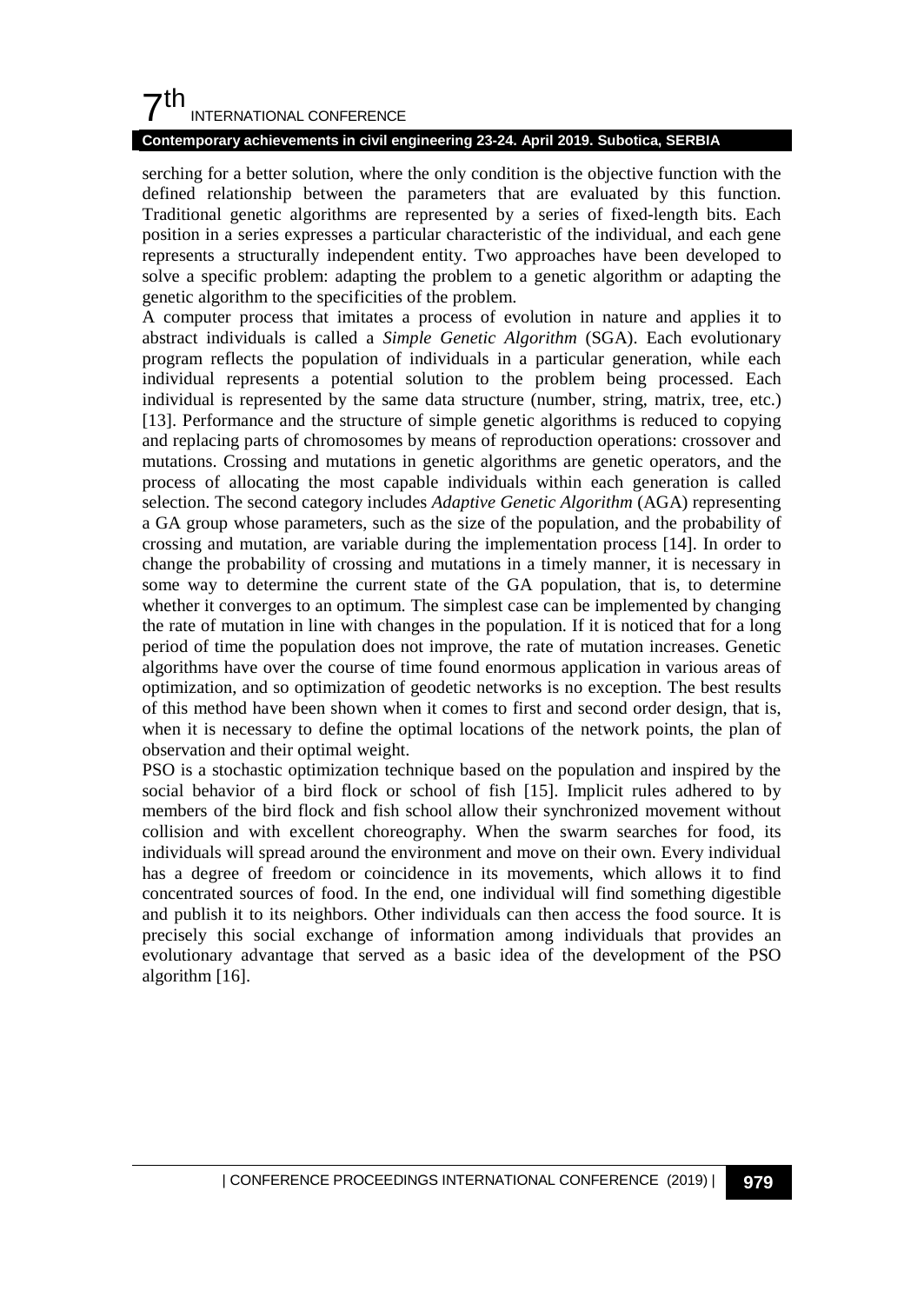7. МЕЂУНАРОДНА КОНФЕРЕНЦИЈА

**Савремена достигнућа у грађевинарству 23-24. април 2019. Суботица, СРБИЈА**



PSO has many similarities with evolutionary computational techniques such as GA. The system is initialized by a random population and searches for optimum by updates over generations. However, unlike GA, PSO has no evolutionary operators such as crossover and mutations. In PSO, potential solutions, called particles, fly through a problem space following current optimal particles [15]. Each particle flies in a defined search area to find the best solution and adjusts the movement based on the experience of its own flight and flight of other particles. The PSO algorithm has four basic steps (Figure 1) [17]:

- *Initial particles.* Generation of *i* particles with random positions *xi <sup>0</sup>* within the search domain *D*, and random velocities  $v^i$ <sup>*i*</sup> and objective function  $f(x^i)$  is performed;
- *Speed Update.* The velocity of each particle *vi <sup>k</sup>* is updated based on the local optimum position  $p^i$  of this particle over time, that is, based on the current and previous optimal motion, as well as the optimal movement of all particles;
- *Position Update.* The positions are updated based on updated velocities;
- *Termination criteria.* Steps 2 and 3 are repeated until the stopping criterion is met. Finally, a position with a minimal value of the objective function will be saved as an optimal solution.

## **5. PROJECT OF GEODETIC NETWORK OF DAM LIVEROVIĆI**

The concrete dam Liverovići was built on the river Gračanica in the period from 1953. to 1957. The dam consists of an arched section with spillway, a gravity abutment and bottom outlet with a canal. The length of the upper arch of the dam is 110.96 m and the total height is 45.50 m. For the purpose of monitoring, the control geodetic network has been established consisting of 8 reference points and 32 points on the object (Figure 2). Within the project, the geometry of the network with the observation plan, as well as the accuracy of planned measurements are defined ( $\sigma_{\alpha} = 1$ " i  $\sigma_{d} = 1$ mm + 1ppm). The geodetic network quality parameters are available in [18].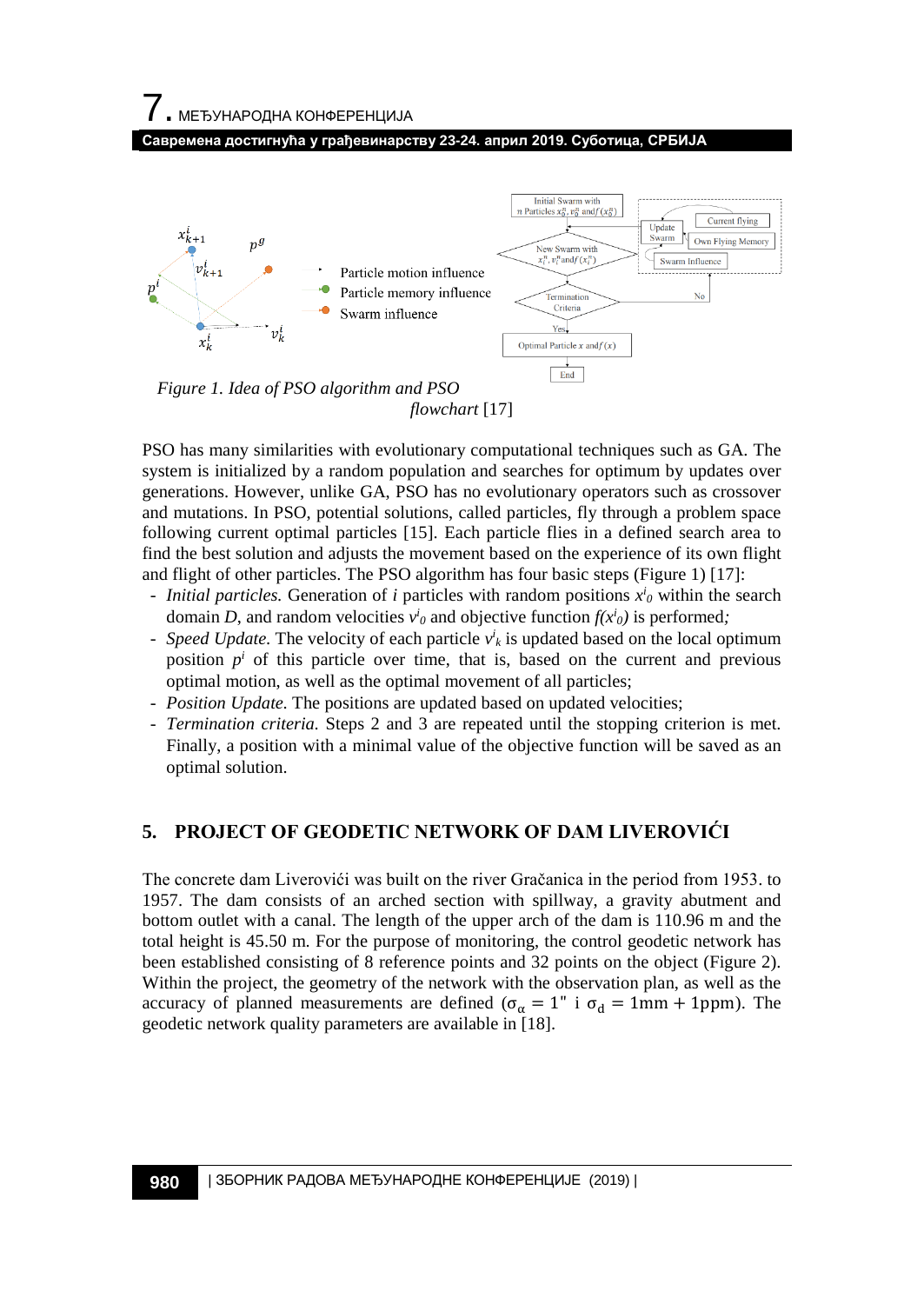## $7<sup>th</sup>$ INTERNATIONAL CONFERENCE

**Contemporary achievements in civil engineering 23-24. April 2019. Subotica, SERBIA**



*Figure 2. Control geodetic network of the Liverovići dam*

Below is a methodology for optimization of second order geodetic network design using global optimization methods, on the example of the monitoring geodetic network of the Liverovići dam. For the purposes of applying global optimization methods (GA and PSO algorithm), it is necessary to define the variable sizes, the permissive search area, and the objective function. The variable sizes are actually the weights of the planned observations, because optimum values of the weight are determined in the second order optimization process. The permissive area of search is directly conditioned by the adopted accuracy of planned observations. Therefore, based on the accuracy, the limits for the weight of the observation are defined:

$$
0 \le p_{\alpha_i} \le \left(\frac{\sigma_0^2}{\sigma_\alpha^2}\right) \quad \text{and} \quad 0 \le p_{d_i} \le \left(\frac{\sigma_0^2}{\sigma_{d_i}^2}\right) \tag{9}
$$

In the deformation analysis of geodetic networks, the most unfavorable case of testing stability of point refers to the direction of a large semi-axis of a confidence ellipse, since the biggest error of the determination the position of the point is in that direction. For this reason, the objective function is defined based on the smallest intensities of the displacement vector that can be detected in the direction of a large half-axis of the confidence ellipse, as follows: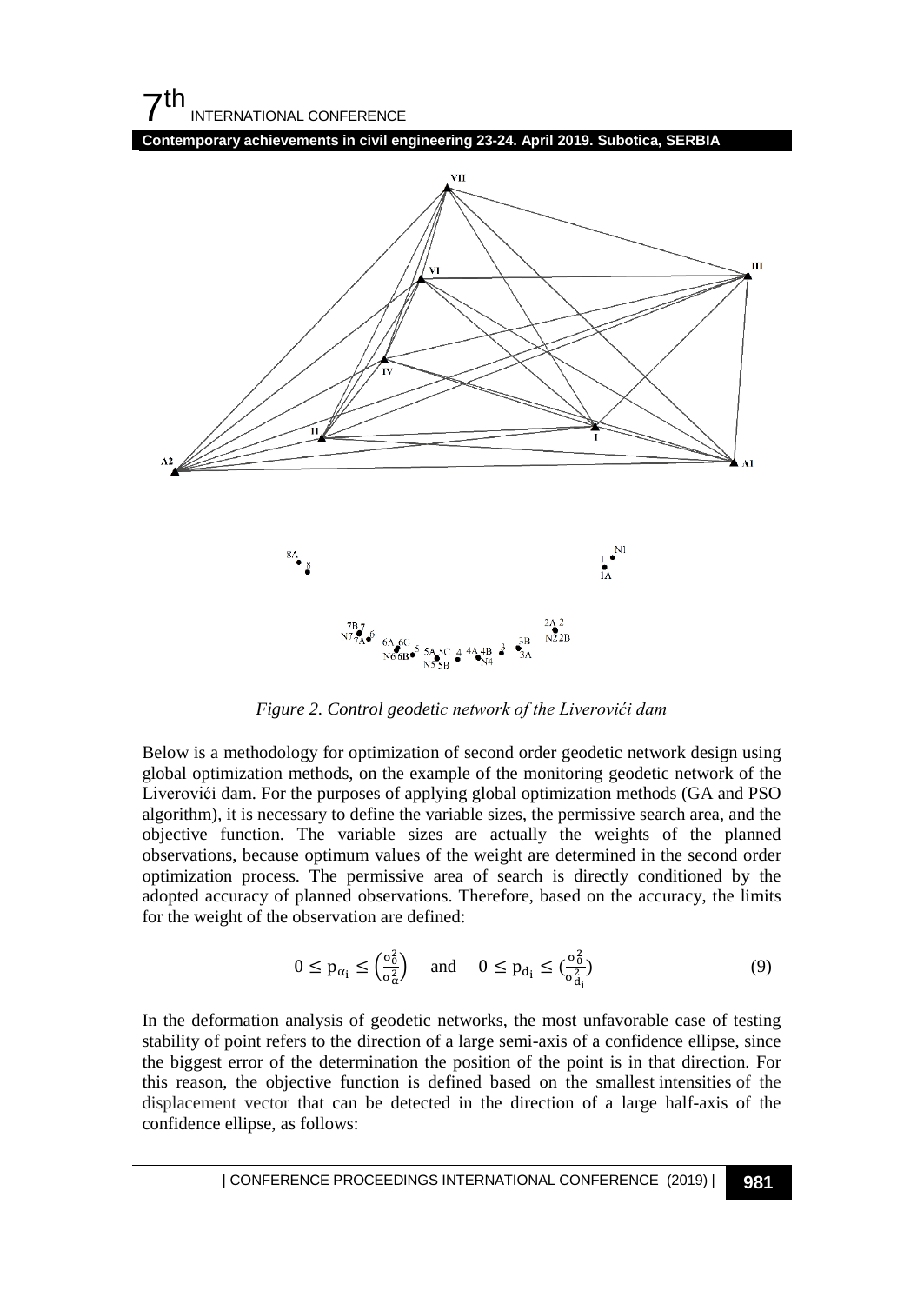#### **Савремена достигнућа у грађевинарству 23-24. април 2019. Суботица, СРБИЈА**

$$
\mathbf{f} = \|\mathbf{d}_{\min} - \mathbf{d}_{\min}^{\mathrm{c}}\|_{1} = \min \tag{10}
$$

where the vector  $\mathbf{d}_{\min}$ <sup>T</sup> = [...,  $d_{\min_{i'}}$  ...] is the least intensity of the points displacement and  $\mathbf{d}_{\min}^c$  = [5 mm, ..., 5 mm] is the criterion vector of the least intensity of movement of the points in the network. The least intensity of the points displacement  $d_{\min}$  is determined according to Eq. (8) for the accepted significance level  $\alpha$  and the power of the test 1-β. Defined limits Eq. (9) are integrated into the objective function using the method of the penalty function. For any exceedance of the defined limits, the appropriate penalty  $g_{ii}$  is formed as:

$$
g_{ij} = \begin{cases} |p_i - p_{max}|, & p_i > p_{max} \\ 0, & p_{min} \le p_i \le p_{max} \\ |p_{min} - p_i|, & p_i < p_{min} \end{cases}
$$
(11)

where  $p_i$  is the weight of the apposite observation and  $p_{min}$  and  $p_{max}$  are the minimal and the maximal permissible weight of the observation. Finally, the objective function has the following shape:

$$
f = \|\mathbf{d}_{\min} - \mathbf{d}_{\min}^c\|_1 + \sum_i \sum_j \beta \cdot g_{ij} \tag{12}
$$

where  $\beta$  is the weight coefficient of the penalty, which is determined empirically and j is the constraint index (the limit for the weight of the direction  $j = 1$ , the limit for a weight of the length  $j = 2$ ). The minimum of the defined objective function can be determined using the GA or PSO algorithm.

#### **6. CONCLUSION**

Projecting geodetic networks is a very demanding task from the aspect of achieving high accuracy, reliability and sensitivity of the geodetic network. When it comes to the control geodetic networks for monitoring ground and objects, the sensitivity is a key parameter of quality. Today, global optimization methods are increasingly being used in the process of designing geodetic networks. This paper presents the optimization method based on GA and PSO algorithms for second order design of the control geodetic network of the Liverovići dam. For the weight of the planned observations, the restrictions Eq. (9) are defined by the method of penalty functions and then included in the objective function Eq. (12). It is important to emphasize that the objective function is defined based on the smallest intensity of displacement of network points. Optimal weight values are determined by finding the minimum of the objective function defined in this way. Observations with very low weight values should be excluded from the observation plan. On the basis of the obtained results, the final plan of observation and selection of the appropriate equipment and accessories for the realization of measurements in the geodetic network can be adopted.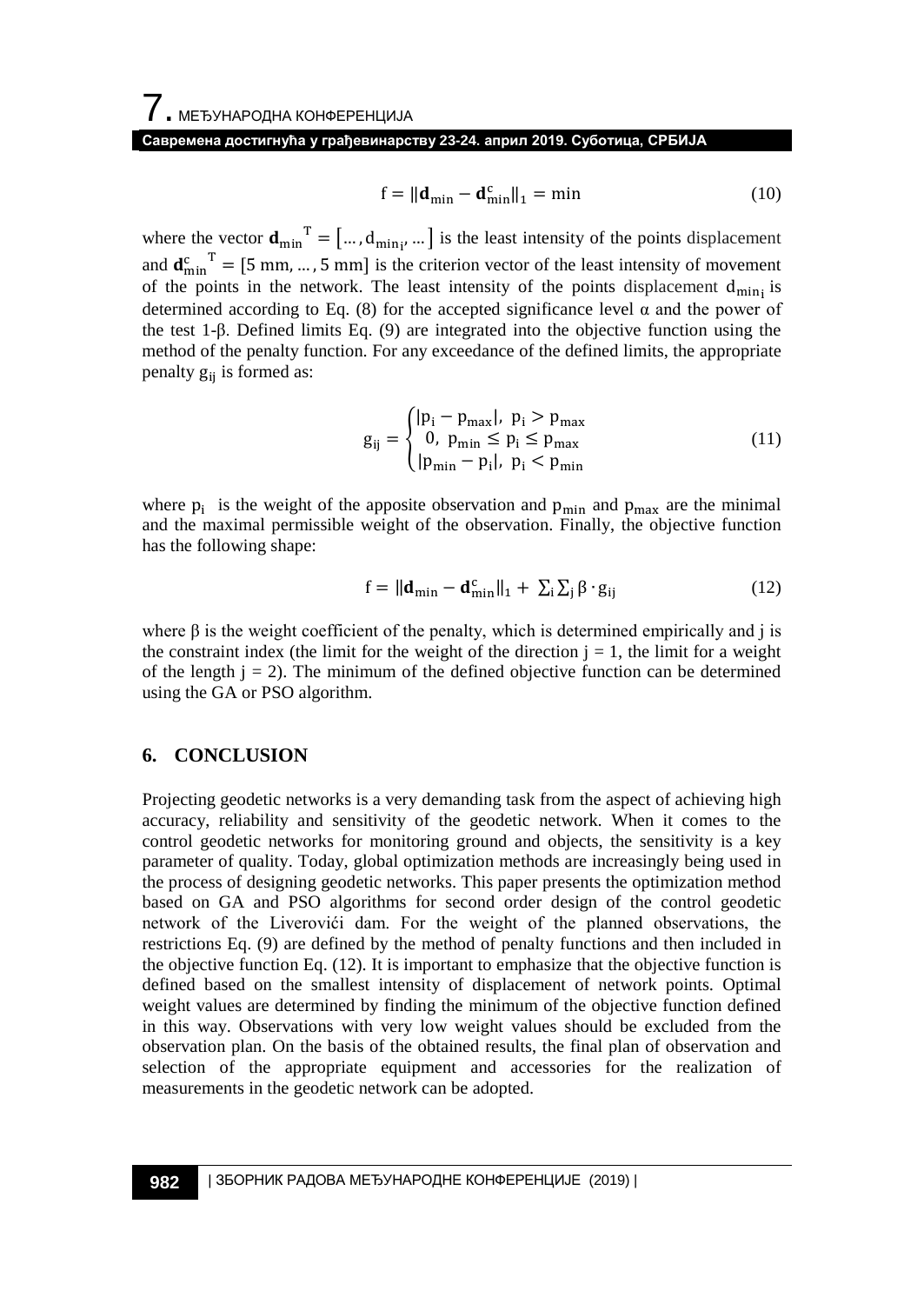**Contemporary achievements in civil engineering 23-24. April 2019. Subotica, SERBIA**

#### **ACKNOWLEDGMENTS**

This paper originated from "Theoretical and experimental research in civil engineering for the purpose of improvement of educational process and strengthening of scientificresearch capacity of the department".

### **REFERENCES**

- [1] Mevlut, Y., Cevat, I., Cemal, O. Y.: Use of the particle swarm optimization algorithm for second order design of levelling. *Journal of Applied Geodesy*, **2009**., vol. 3, p.p. 171-178.
- [2] Jiang, G., Luo, M., Bai, K., Chen, S.: A precise Positioning Method for a Pucture Robot Based on a PSO-Optimized BP Neural Network Algorithm*. Journal of Applied Science*, **2017.**, vol. 7, № 969.
- [3] Deb, K., Pratap, A., Agarwal, S., Meyarivan, T.A.: A fast and elitist multiobjective genetic algorithm: NSGAII. *IEEE Trans. Evol. Comput*., **2002.**, vol. 6, p.p. 182– 197.
- [4] Xin, L., Jiming, G., Jiyuan, H.: An Improved PSO Algorithm and Its Application in GNSS Ambiguity Resolution. *Journal of Applied Science,* **2018**., vol. 8, № 990, p.p. 1-18.
- [5] Mihailović, K., Aleksić, I.: *Koncepti mreža u geodetskom premeru*, Privredno društvo za kartografiju Geokarta, Beograd, **2008.**
- [6] Baarda, W.: *A testing procedure for use in geodetic networks*, Netherlands Getodetic Commission, New Series, Volume 2., Number 5, Delft, **1968.**
- [7] Pelzer, H.: *Zur Analyse geodetischer Deformationsmessung*, DGK, Reihe C, Heft N 164, Munchen, **1971.**
- [8] Aydin, C.: Power of global test in deformation analysis. *Journal of Surveying Engineering*, **2012.,** 138, No. 2, p.p. 51–55.
- [9] Sušić Z, Batilović M, Ninkov T, Bulatović V et al.: Geometric deformation analysis in free geodetic networks: case study for Fruška Gora in Serbia. *Acta Geodyn. Geomater*, **2017.,** 14, No. 3 (187), p.p. 341–355.
- [10] Schmitt, G., A Review of Network Designs, Criteria, Risk Functions and Design Ordering, *Optimization and Design of Geodetic Network*, **1985**., pp 6–10.
- [11]Cross, P.A.: Numerical methods in network design. *Optimization and design of geodetic networks*, **1985**, .pp. 429-435.
- [12]Holland, J.H.: *Adaptation in Natural and Artificial Systems: An Introductory Analysis with Applications to Biology, Control, and Artificial Intelligence*, MA: The MIT Press, Cambridge, **1975**.
- [13]Riolo, R., O'Reilly, U. M., McConaghy, T.: *Genetic programming, Theory and Practice,* Genetic and Evolutionary Computation, Springer, Cham, Switzerland, **2018.**
- [14]Yang, X.S., Deb, S.: Cuckoo search via Lévy flights, *World Congress on Nature & Biologically Inspired Computing*. IEEE Publications, **2009**., pp. 210–214.
- [15] Doma, M. I.: Particle Swarm Optimization in Comparison with Classical Optimization for GPS Network Design. *Journal of Geodetic Science*, **2013.**, vol. 3, № 4, p.p. 250-257.